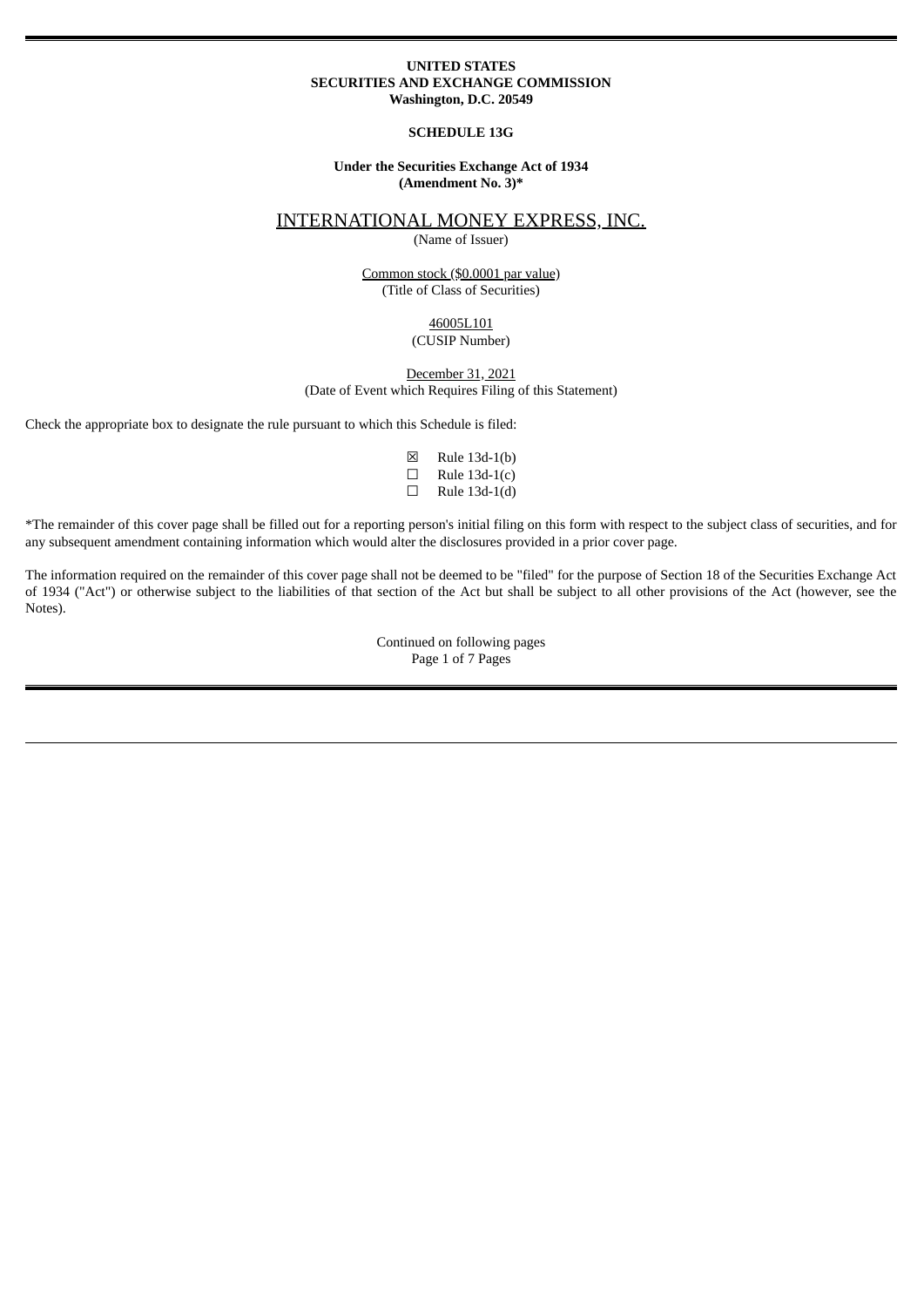# **CUSIP NO. 46005L101 Page 2 of 7**

| CUSIP No. 46005L101                                                                      |                                   |
|------------------------------------------------------------------------------------------|-----------------------------------|
| (1) Names of reporting persons                                                           | Nantahala Capital Management, LLC |
| (2) Check the appropriate box if a member of a group                                     | (a)                               |
| (see instructions)                                                                       | (b)                               |
| (3) SEC use only                                                                         |                                   |
| (4) Citizenship or place of organization                                                 | MA                                |
| Number of shares beneficially owned by each reporting person with:                       |                                   |
| (5) Sole voting power                                                                    | $\mathbf{0}$                      |
| (6) Shared voting power                                                                  | 1,611,488                         |
| (7) Sole dispositive power                                                               | $\Omega$                          |
| (8) Shared dispositive power                                                             | 1,611,488                         |
| (9) Aggregate amount beneficially owned by each reporting person                         | 1,611,488                         |
| (10) Check if the aggregate amount in Row (9) excludes certain shares (see instructions) |                                   |
| (11) Percent of class represented by amount in Row (9)                                   | 4.2%                              |
| (12) Type of reporting person (see instructions)                                         | IA                                |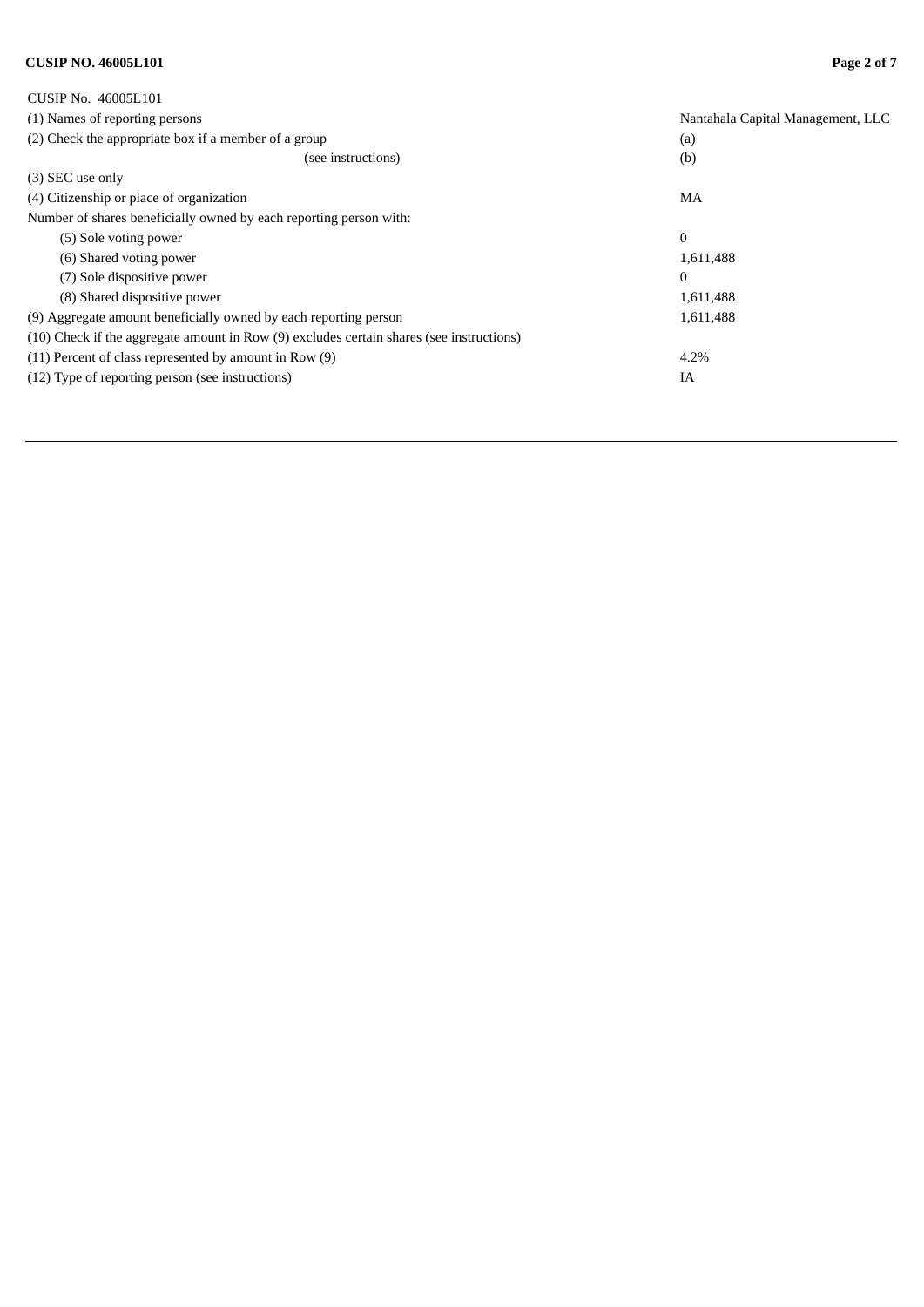# **CUSIP NO. 46005L101 Page 3 of 7**

| CUSIP No. 46005L101                                                                      |                  |
|------------------------------------------------------------------------------------------|------------------|
| (1) Names of reporting persons                                                           | Wilmot B. Harkey |
| (2) Check the appropriate box if a member of a group                                     | (a)              |
| (see instructions)                                                                       | (b)              |
| (3) SEC use only                                                                         |                  |
| (4) Citizenship or place of organization                                                 | <b>USA</b>       |
| Number of shares beneficially owned by each reporting person with:                       |                  |
| (5) Sole voting power                                                                    | $\Omega$         |
| (6) Shared voting power                                                                  | 1,611,488        |
| (7) Sole dispositive power                                                               | $\Omega$         |
| (8) Shared dispositive power                                                             | 1,611,488        |
| (9) Aggregate amount beneficially owned by each reporting person                         | 1,611,488        |
| (10) Check if the aggregate amount in Row (9) excludes certain shares (see instructions) |                  |
| (11) Percent of class represented by amount in Row (9)                                   | 4.2%             |
| (12) Type of reporting person (see instructions)                                         | HC               |
|                                                                                          |                  |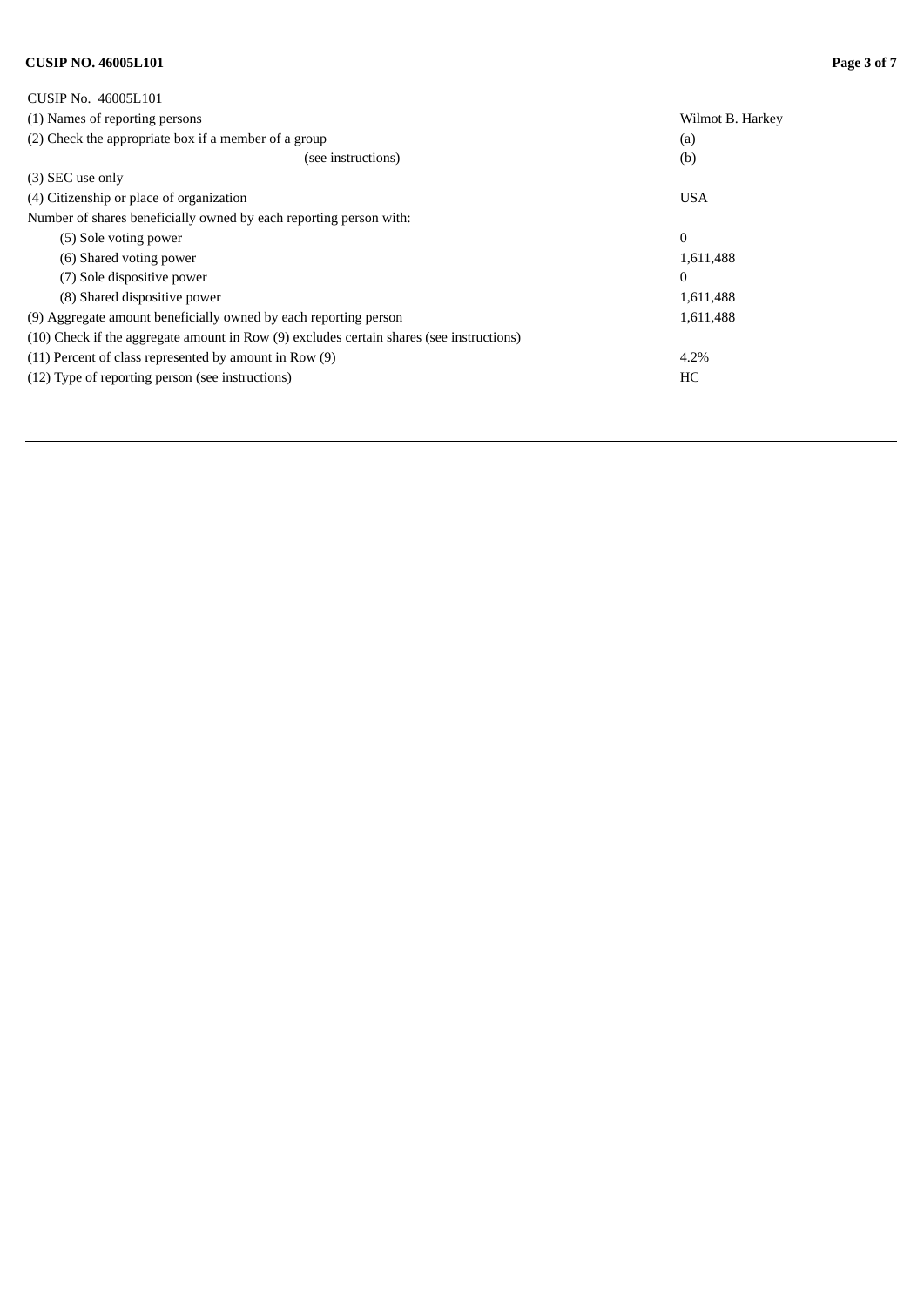# **CUSIP NO. 46005L101 Page 4 of 7**

| CUSIP No. 46005L101                                                                      |             |
|------------------------------------------------------------------------------------------|-------------|
| (1) Names of reporting persons                                                           | Daniel Mack |
| (2) Check the appropriate box if a member of a group                                     | (a)         |
| (see instructions)                                                                       | (b)         |
| (3) SEC use only                                                                         |             |
| (4) Citizenship or place of organization                                                 | <b>USA</b>  |
| Number of shares beneficially owned by each reporting person with:                       |             |
| (5) Sole voting power                                                                    | $\Omega$    |
| (6) Shared voting power                                                                  | 1,611,488   |
| (7) Sole dispositive power                                                               | $\Omega$    |
| (8) Shared dispositive power                                                             | 1,611,488   |
| (9) Aggregate amount beneficially owned by each reporting person                         | 1,611,488   |
| (10) Check if the aggregate amount in Row (9) excludes certain shares (see instructions) |             |
| (11) Percent of class represented by amount in Row (9)                                   | 4.2%        |
| (12) Type of reporting person (see instructions)                                         | HC          |

#### **Item 1(a). Name of Issuer:**

INTERNATIONAL MONEY EXPRESS, INC. (the "Issuer").

#### **Item 1(b). Address of the Issuer's Principal Executive Offices:**

9480 South Dixie Highway, Miami, Florida 33156

#### **Item 2(a). Name of Person Filing**

Nantahala Capital Management, LLC ("Nantahala") Wilmot B. Harkey Daniel Mack (together the "Reporting Persons")

#### **Item 2(b). Address of Principal Business Office or, if None, Residence:**

130 Main St. 2<sup>nd</sup> Floor New Canaan, CT 06840

# **Item 2(c). Citizenship:**

Nantahala is a Massachusetts limited liability company. Each of Messrs. Harkey and Mack is a citizen of the United States of America.

#### **Item 2(d). Title of Class of Securities:**

Common stock (\$0.0001 par value) (the "Shares").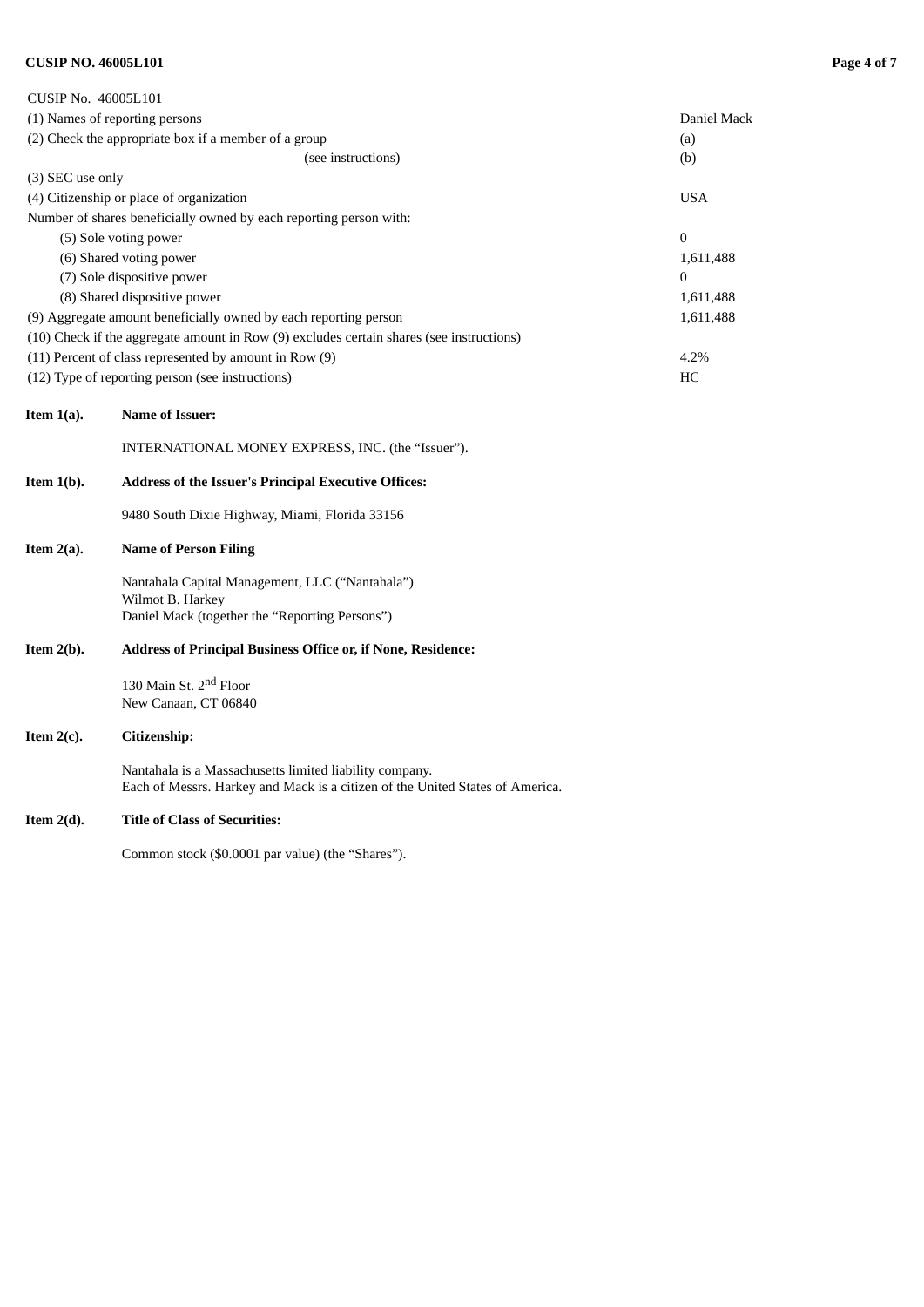#### **Item 2(e). CUSIP Number:**

46005L101

#### Item 3. If this statement is filed pursuant to Rule 13d-1(b), or 13d-2(b) or (c), check whether the person filing is a:

- (a)  $\Box$  Broker or dealer registered under section 15 of the Act (15 U.S.C. 780).
- (b)  $\Box$  Bank as defined in section 3(a)(6) of the Act (15 U.S.C. 78c).
- (c)  $\Box$  Insurance company as defined in section 3(a)(19) of the Act (15 U.S.C. 78c).
- (d) ☐ Investment company registered under section 8 of the Investment Company Act of 1940 (15 U.S.C 80a-8).
- (e)  $\boxtimes$  An investment adviser in accordance with §240.13d-1(b)(1)(ii)(E).
- (f)  $\Box$  An employee benefit plan or endowment fund in accordance with §240.13d-1(b)(1)(ii)(F).
- (g)  $\boxtimes$  A parent holding company or control person in accordance with § 240.13d-1(b)(1)(ii)(G).
- (h)  $\Box$  A savings associations as defined in Section 3(b) of the Federal Deposit Insurance Act (12 U.S.C. 1813).

(i)  $\Box$  A church plan that is excluded from the definition of an investment company under section 3(c)(14) of the Investment Company Act of 1940 (15 U.S.C. 80a-3).

(j)  $\Box$  Group, in accordance with §240.13d-1(b)(1)(ii)(J).

#### **Item 4. Ownership:**

#### **Item 4(a). Amount Beneficially Owned:**

As of December 31, 2021, Nantahala may be deemed to be the beneficial owner of 1,611,488 Shares held by funds and separately managed accounts under its control, and as the managing members of Nantahala, each of Messrs. Harkey and Mack may be deemed to be a beneficial owner of those Shares.

#### **Item 4(b). Percent of Class:**

As of December 31, 2021, each of the Reporting Persons may be deemed to be the beneficial owner of 4.2% of the total number of Shares outstanding (based upon information provided by the Issuer on Form 10-Q filed November 5, 2021, there were 38,613,689 Shares outstanding as of October 29, 2021).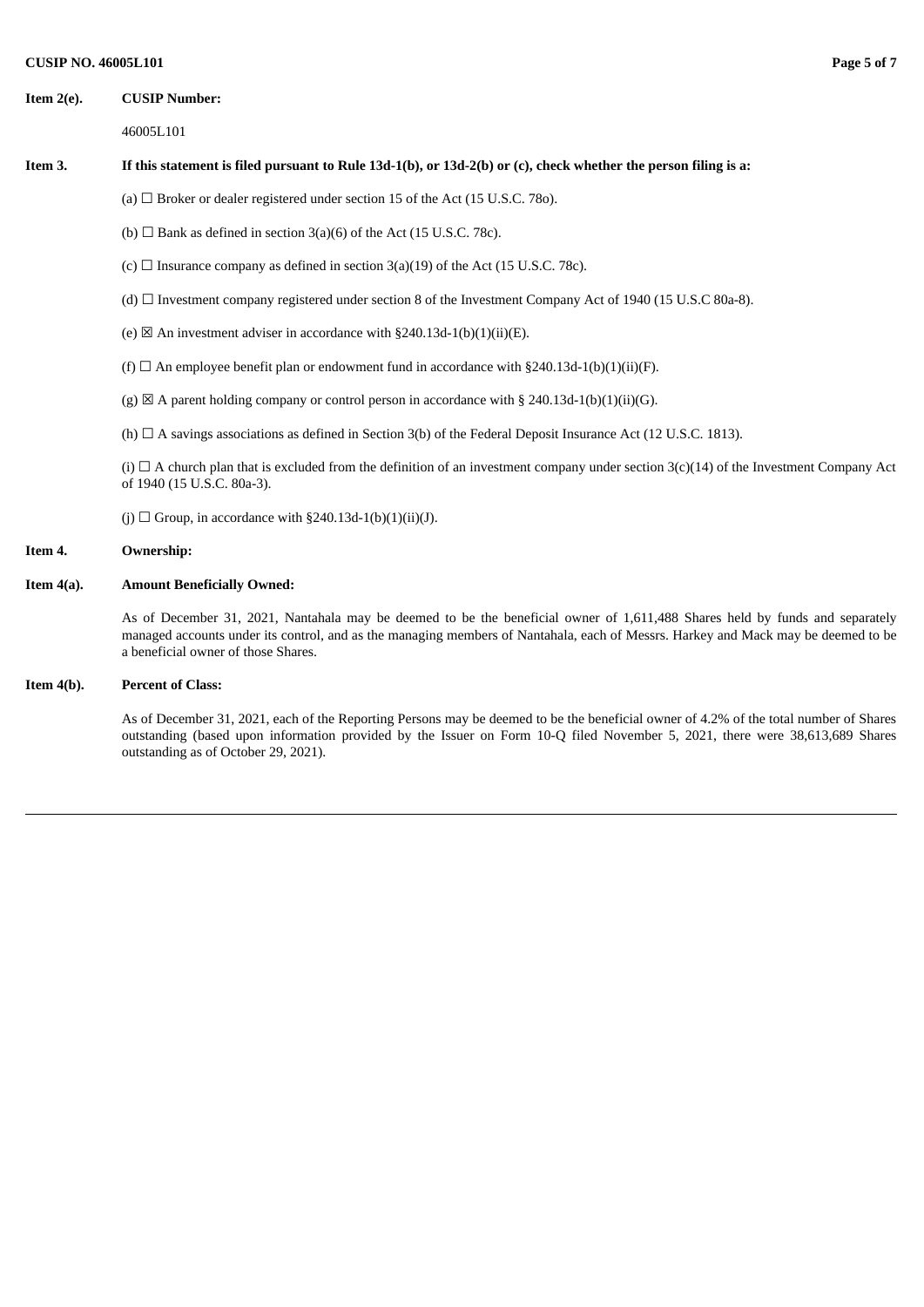#### **Item 4(c). Number of shares as to which such person has:**

#### Nantahala Capital Management, LLC

| (i)   | Sole power to vote or direct the vote                   |           |
|-------|---------------------------------------------------------|-----------|
| (ii)  | Shared power to vote or to direct the vote              | 1,611,488 |
| (iii) | Sole power to dispose or to direct the disposition of   |           |
| (iv)  | Shared power to dispose or to direct the disposition of | 1,611,488 |
|       | Sole power to vote or direct the vote                   |           |
| (i)   |                                                         |           |
| (ii)  | Shared power to vote or to direct the vote              | 1,611,488 |
| (iii) | Sole power to dispose or to direct the disposition of   |           |
| (iv)  | Shared power to dispose or to direct the disposition of | 1,611,488 |

#### **Item 5. Ownership of Five Percent or Less of a Class:**

The Reporting Persons have ceased to be beneficial owners of more than five percent of the Common Stock.

#### **Item 6. Ownership of More than Five Percent on Behalf of Another Person:**

This Item 6 is not applicable.

### Item 7. Identification and Classification of the Subsidiary Which Acquired the Security Being Reported on by the Parent Holding **Company:**

Each of Messrs. Harkey and Mack is filing this Schedule 13G as a control person in respect of shares beneficially owned by Nantahala, an investment adviser as described in §240.13d-1(b)(1)(ii)(E). See Item 4(a).

## **Item 8. Identification and Classification of Members of the Group:**

This Item 8 is not applicable.

**Item 9. Notice of Dissolution of Group:**

This Item 9 is not applicable.

#### **Item 10. Certification:**

By signing below each Reporting Person certifies that, to the best of such person's knowledge and belief, the securities referred to above were acquired and are held in the ordinary course of business and were not acquired and are not held for the purpose of or with the effect of changing or influencing the control of the issuer of the securities and were not acquired and are not held in connection with or as a participant in any transaction having such purpose or effect.